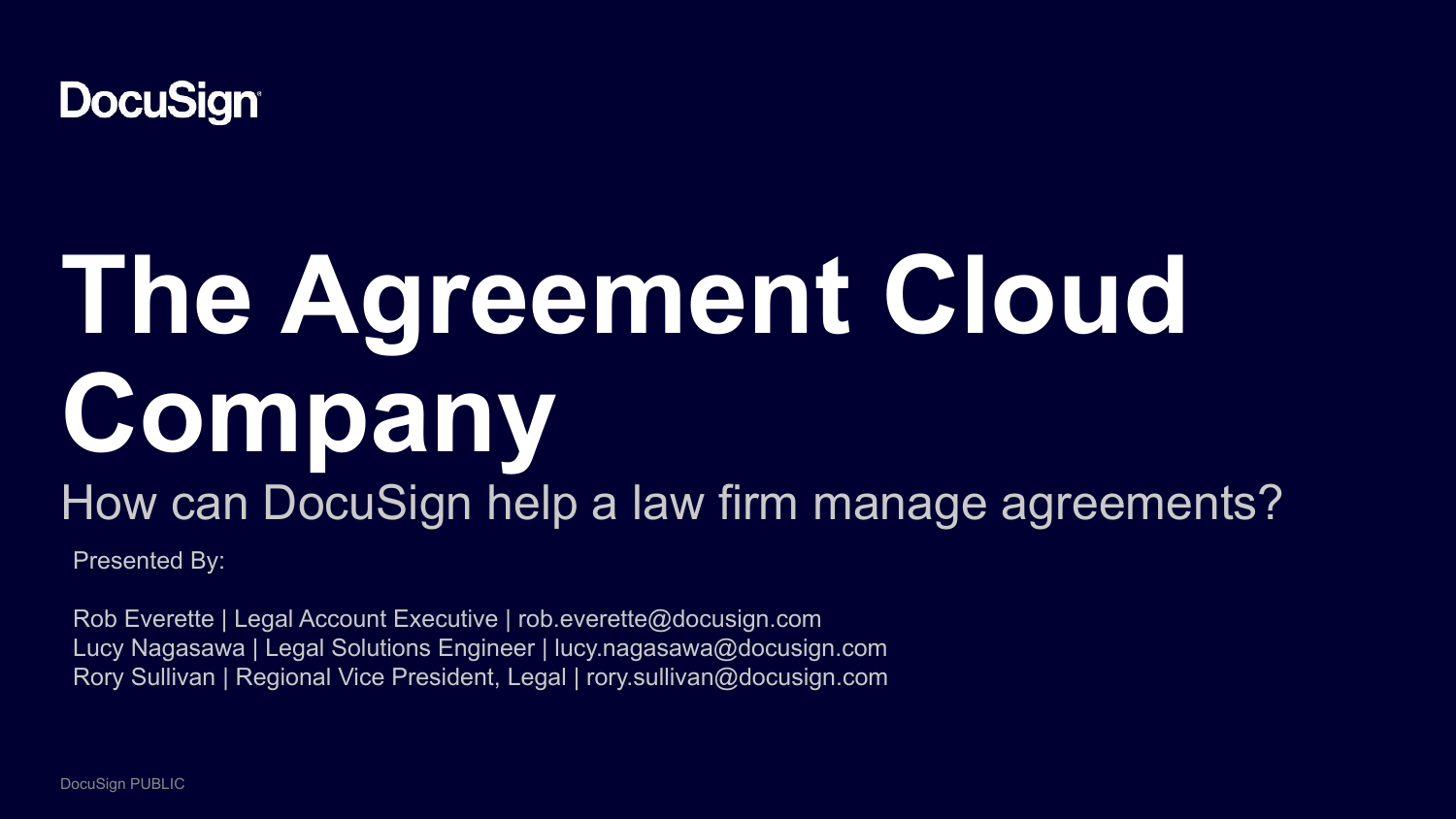# **DocuSign® Agenda for Today**

- Introductions
- What is DocuSign and how do we help?
- Demonstration
- $\bullet$  Q+A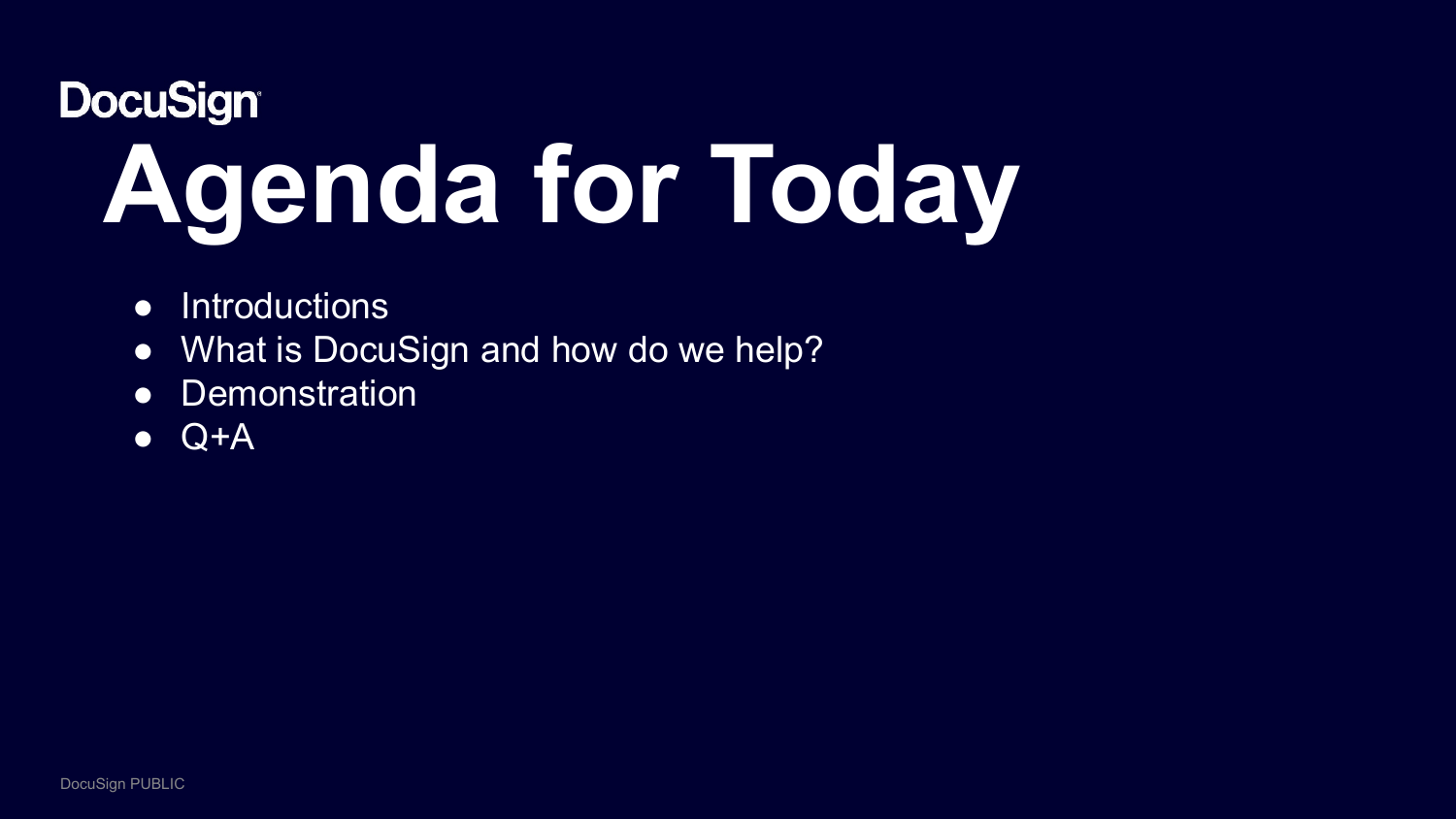# **Meet the DocuSign Team**







**Rory Sullivan**  Regional Vice President, Legal

**Rob Everette** Legal Account Executive

**Lucy Nagasawa** Solution Engineer, Legal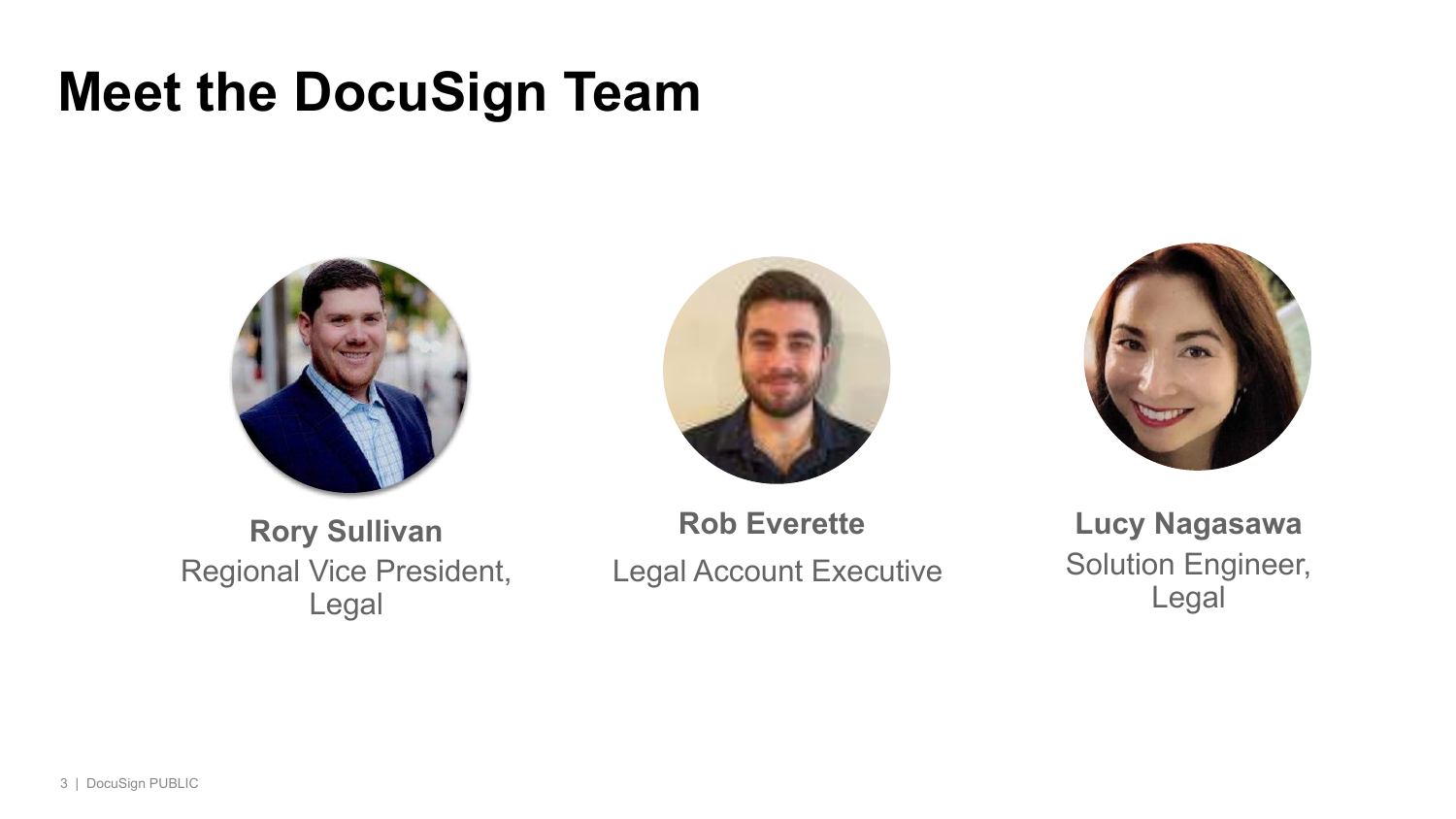# **Every law firm has a system of agreement, whether they know it or not**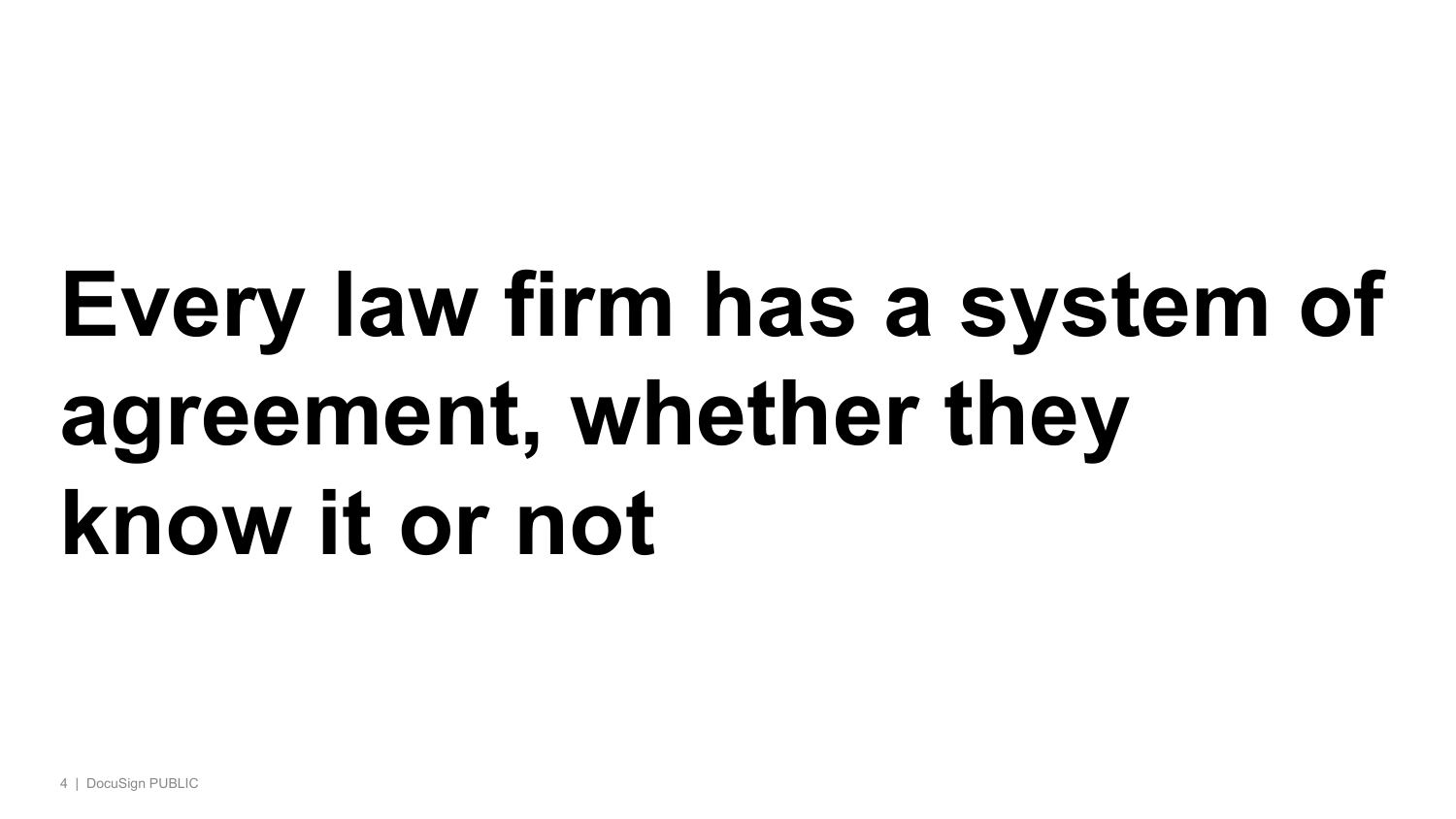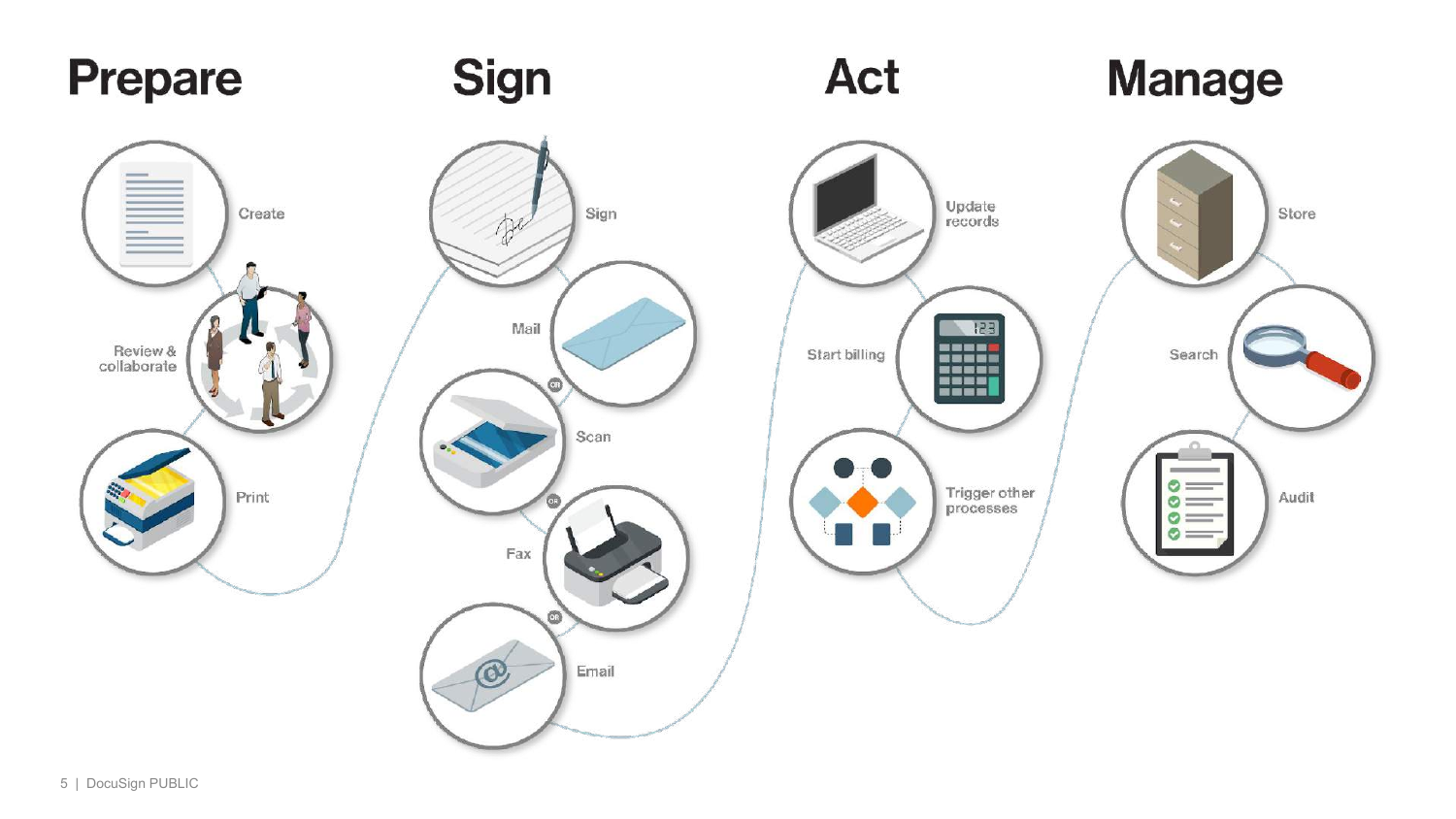# **Law firm use cases**

# **Client Engagement & Communication**

- Retainers
- Engagement letters
- Medical Authorization Forms
- Intake Packets

### **Human Resources**

- Internal Employee Paperwork
- New Hire Paperwork
- Offer Letters
- Contractor Agreements
- Policy Distribution
- Benefits
- Work Release Forms

### **Litigation & Class Actions**

- Notices
- Settlements
- Medical Releases
- Incident Description
- Pleadings
- Depositions
- Opt-Ins

## **Personal Injury, Mass Tort, & Disability**

- Opt-Ins
- Questionnaires
- Workers Comp claims
- HIPPA compliance agreements
- SSA filings

# **Client Communication**

- Retention Agreements
- Fee Increases
- Conflict Waivers

### **Internal / Administrative**

- Approvals
- Vendor agreements
- NDAs, BAAs
- Shareholder / board agreements
- Purchase Orders
- Statements of Work
- Partner Voting

## **Corporate Transactions & Intellectual Property**

- USPTO filings
- IP Assignments
- Action by Written Consent
- Shareholder Agreements
- M&A
- Financings

# **Real Estate, Property & Construction**

- Disclosure
- Closing
- Estate planning
- Negotiations, approvals
- Closings, transaction management, forms / agreements, financing transactions / disclosures, audits, contracts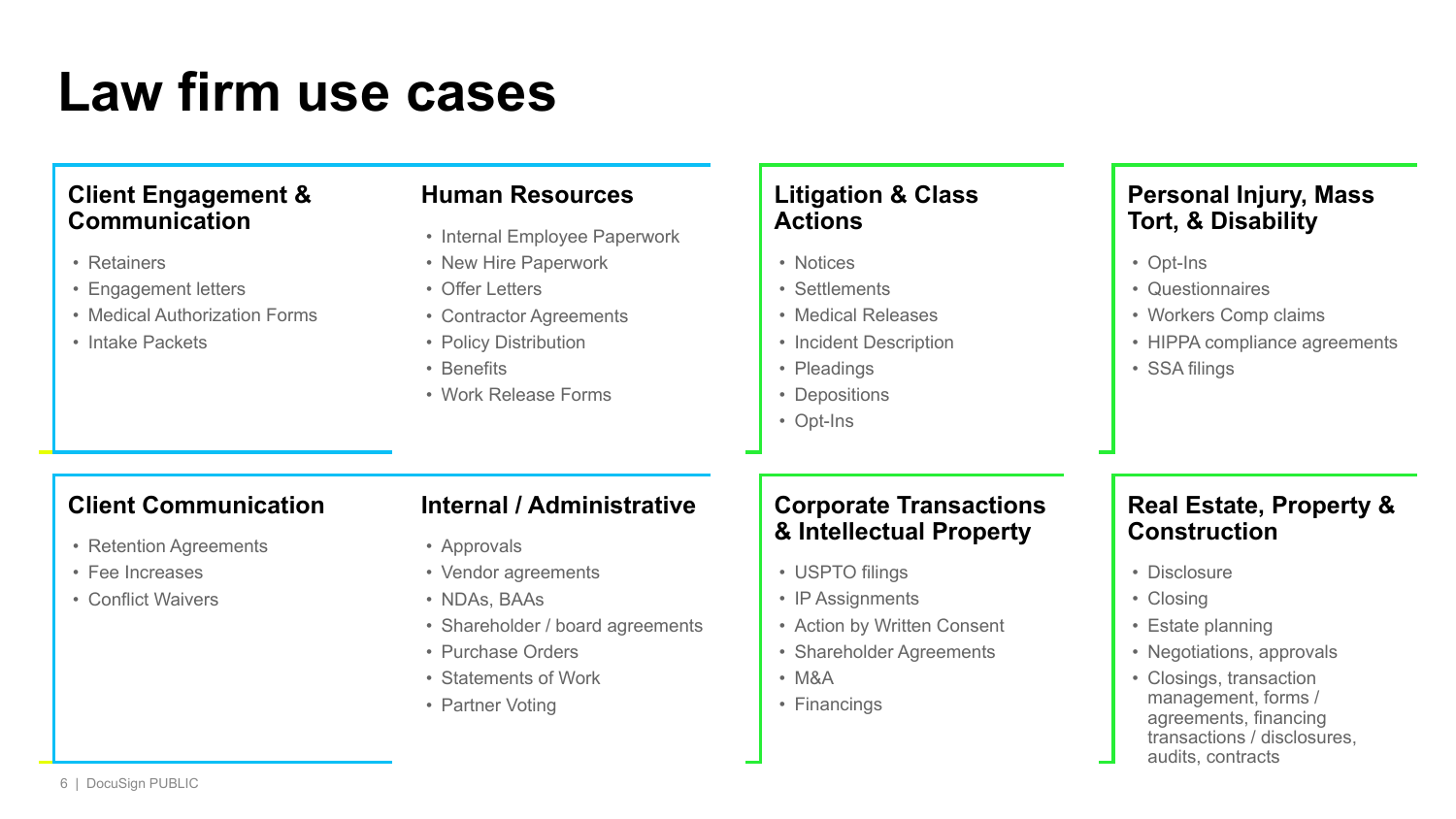## **Client Engagement & Communication**

- Retainers
- Engagement letters
- Medical Authorization Forms
- Intake Packets
- Retention Agreements
- Fee Increases
- Conflict Waivers

# **Litigation**

- Notices
- Settlements
- Medical Releases
- Incident Description
- Pleadings
- Depositions
- 
- Financings
	- USPTO filings • IP Assignments

**Corporate** 

Consent

• M&A

**Transactions & IP**

• Shareholder Agreements

• Action by Written

# **Class Actions & Mass Torts**

- Opt-ins
- Questionnaires
- Requests for medical records

# **Real Estate, Property & Construction**

- Disclosure
- Closing
- Estate planning
- Negotiations, approvals
- Closings, transaction management, forms / agreements, financing transactions / disclosures, audits, contracts

# **Human Resources**

- Offer Letters
- New Hire Paperwork
- Employee Policy **Agreements**
- Performance Appraisal
- Compensation Plans
- Time Sheets
- PTO Management

## **Procurement**

- Purchase Orders
- Statements of Work
- RFP / RFQ / RFI Sign Off
- Vendor Contracts
- Supplier Compliance
- Service Level **Agreements**
- Software License **Agreements**

### **Finance**

- Invoice Processing
- Expense Processing
- Travel Reimbursement
- Audit Sign Off
- Policy Management
- Asset Transfer / Retirement
- Grant Applications
- Inventory Sign Off

# **Internal Governance**

- NDAs
- Contract Management
- Internal Compliance
- Shareholder Agreements
- Licensing Agreements
- Patent Applications
- Memoranda of
	- Understanding

# **IT / Operations**

- Asset Tracking
- Change Requests
- Requirements Sign Off
- Access Management
- Incident Reporting
- Production Change Authorization
- Maintenance Authorization
- Real Estate Approval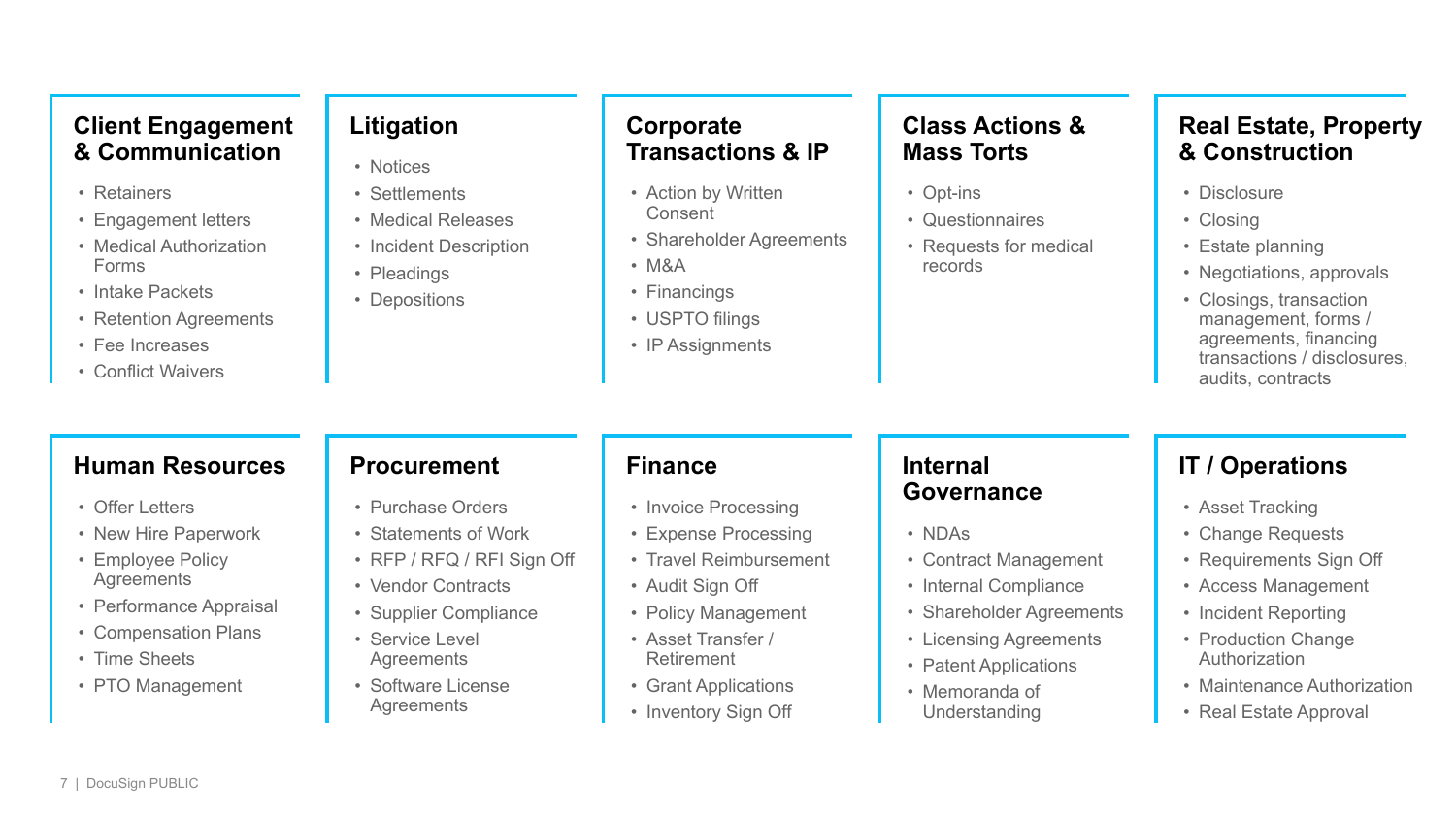# 350+ Prebuilt Integrations



Workflow | APIs + SDKs | Administration | Intelligence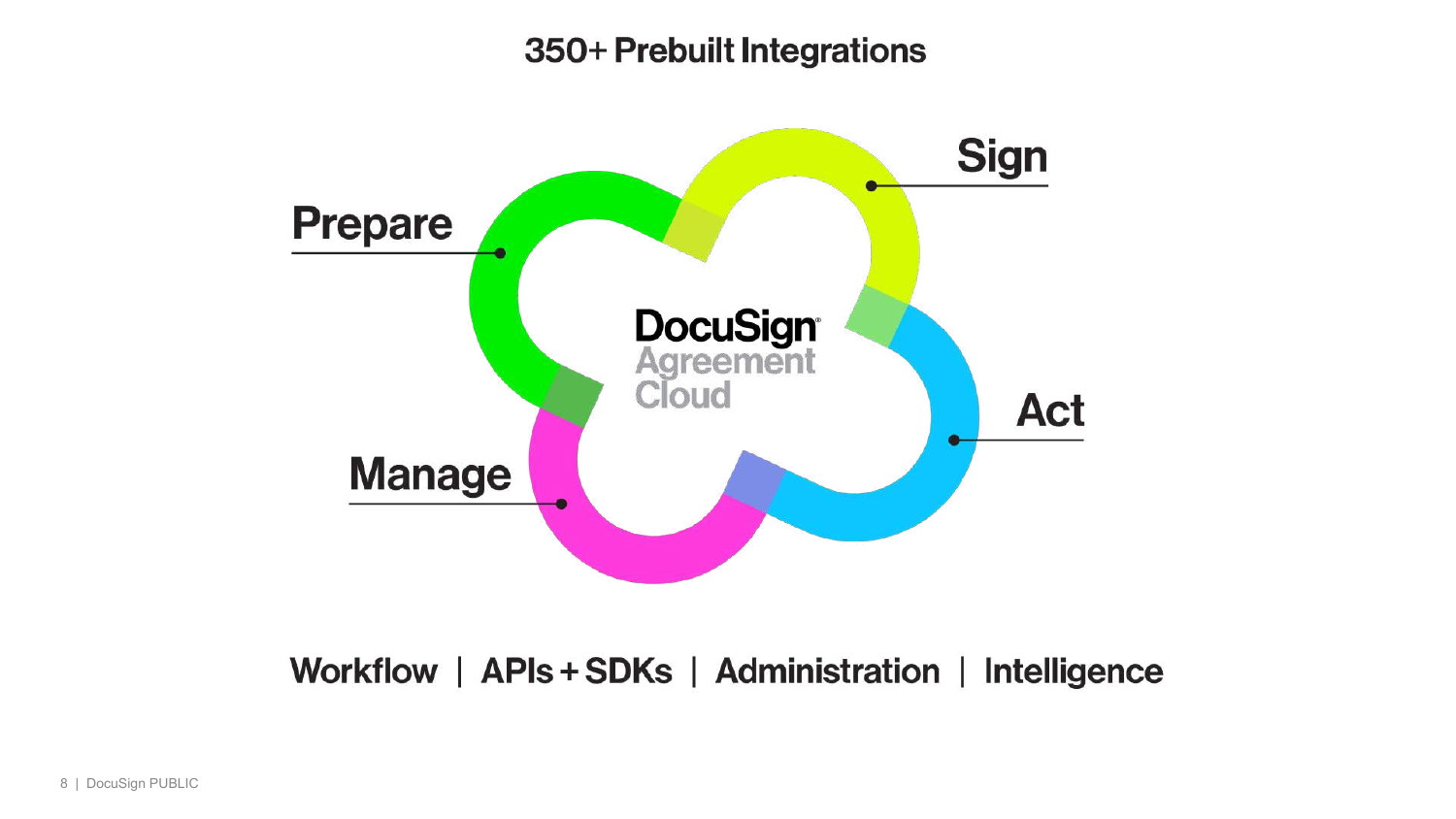# **The DocuSign Agreement Cloud for Law Firms**

# eSignature

Send and sign with the world's #1 electronic signature solution

# **Click**

Provide a one-click, no-signature-required way to capture consent for standard agreement terms.

# **Identify**

Integrate advanced identification methods into the eSignature process to meet compliance requirements.

# DocuSign CLM+

Automate the contract lifecycle and analyze clauses with document generation, collaboration, workflow, and a central agreement repository, supported by world class AI.

# DocuSign Notary

Notary is the trusted way to remotely and electronically notarize agreements,

# **Integrations**

Work in the tools where you do business like NetDocs, iManage, Litera, Litify, Salesforce, etc.

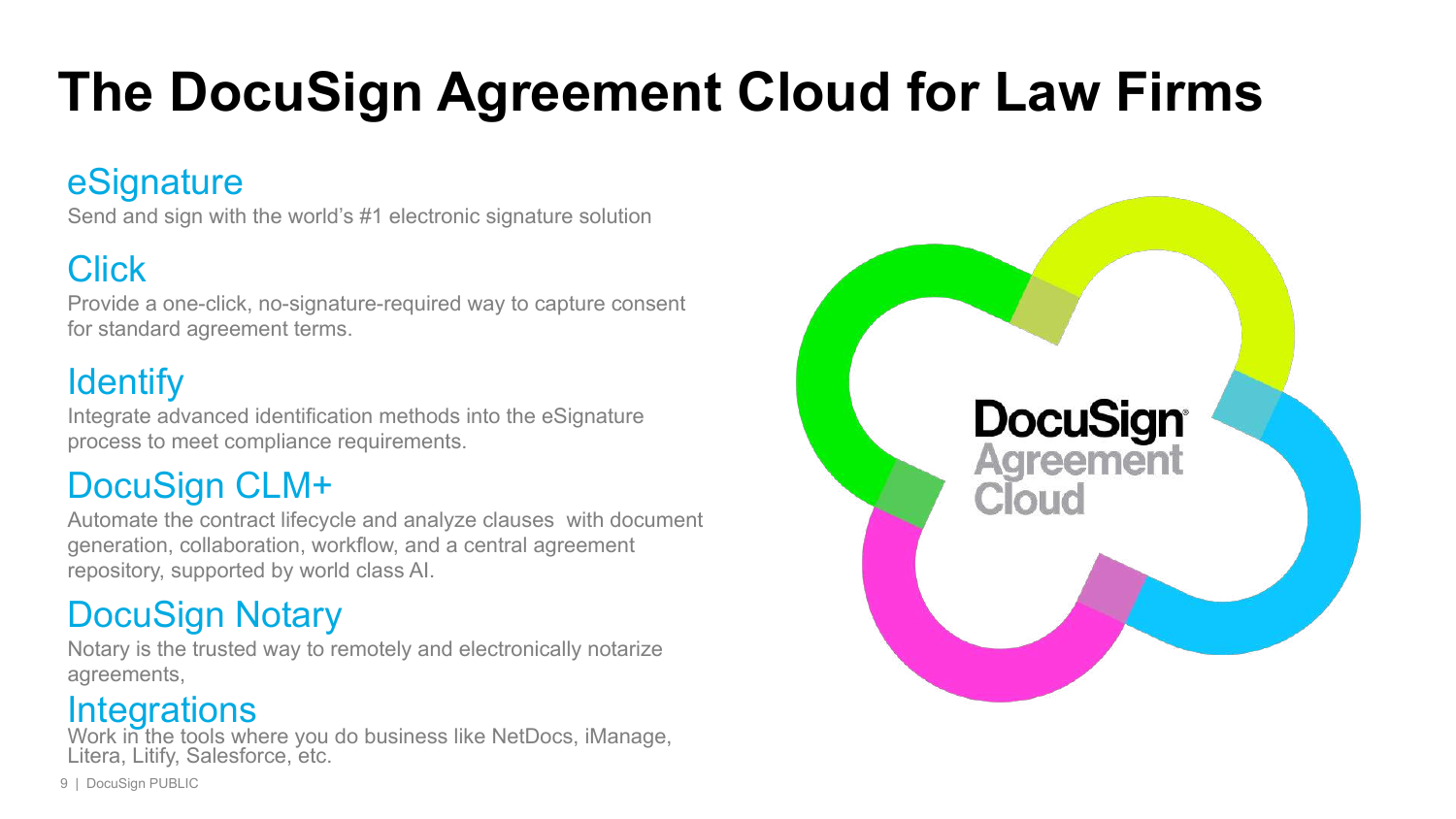# **The cost to your Law Firm performance is high**

**7days** lost waiting for agreements to be completed



legal risk due to lack of security & standardization

**\$36** cost per agreement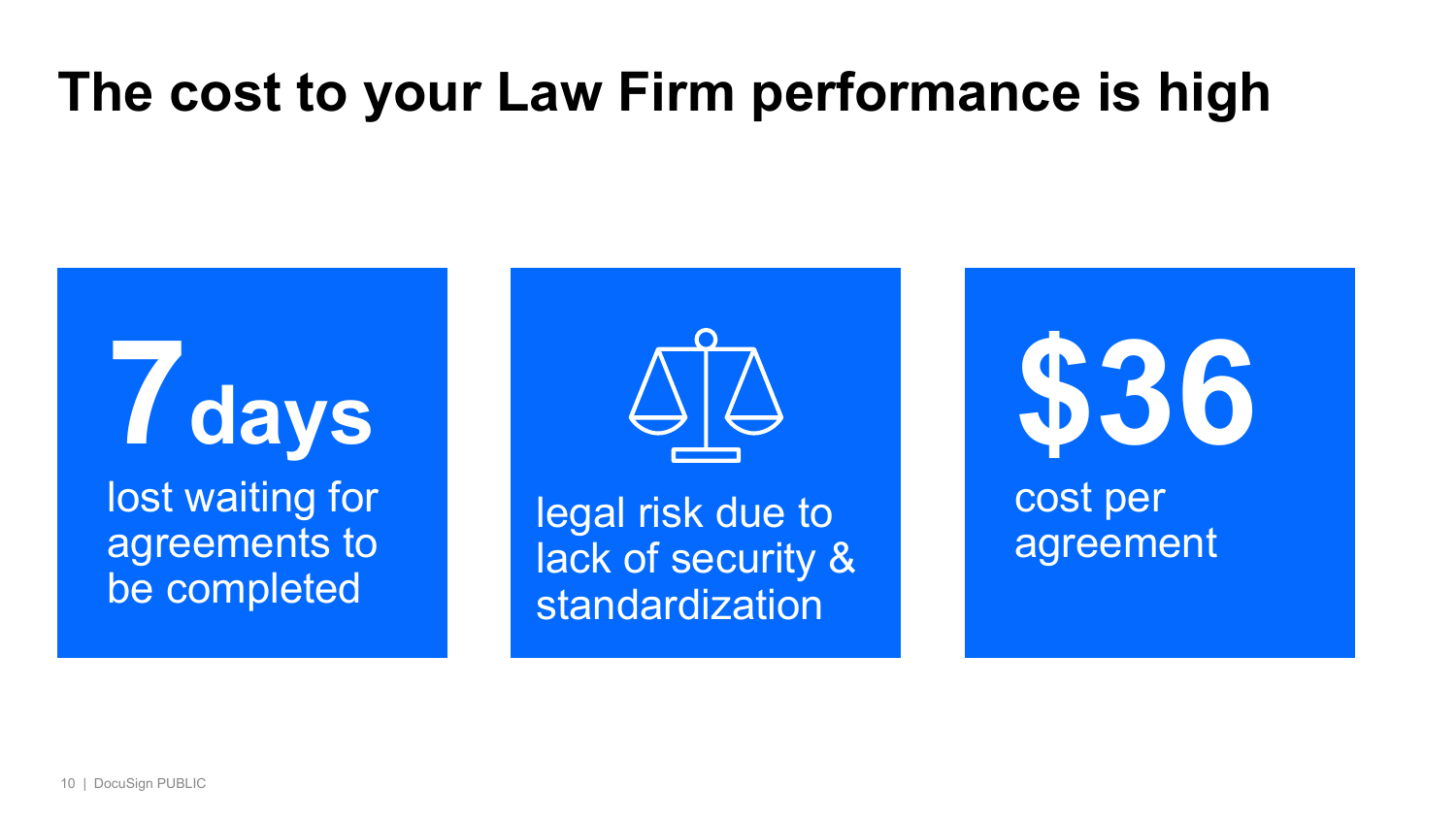# **Proven Approach to Success**



**Strategy** to guide you through the transformation and maximize value





# **Advisory Services Implementation Services Adoption Services**

**Expertise** to deploy the right solutions and accelerate your outcomes

**Programs and tools** to drive adoption, achieve your results and uncover new opportunities



**Support Services Always-on coverage** and technical expertise to keep you running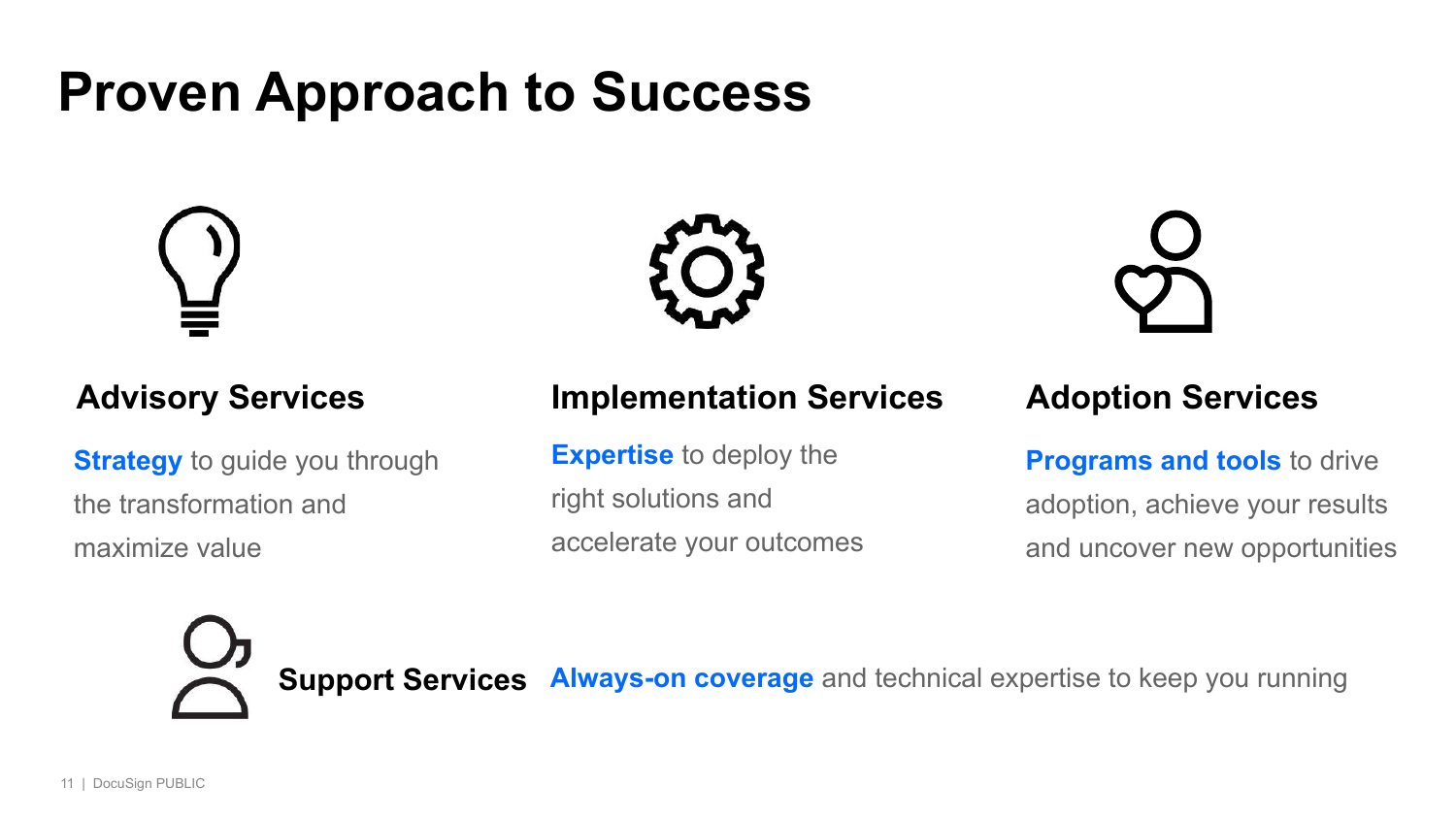# **Significant Benefits for Law Firm Customers**













**Dedicated account management**



**Custom onboarding & training**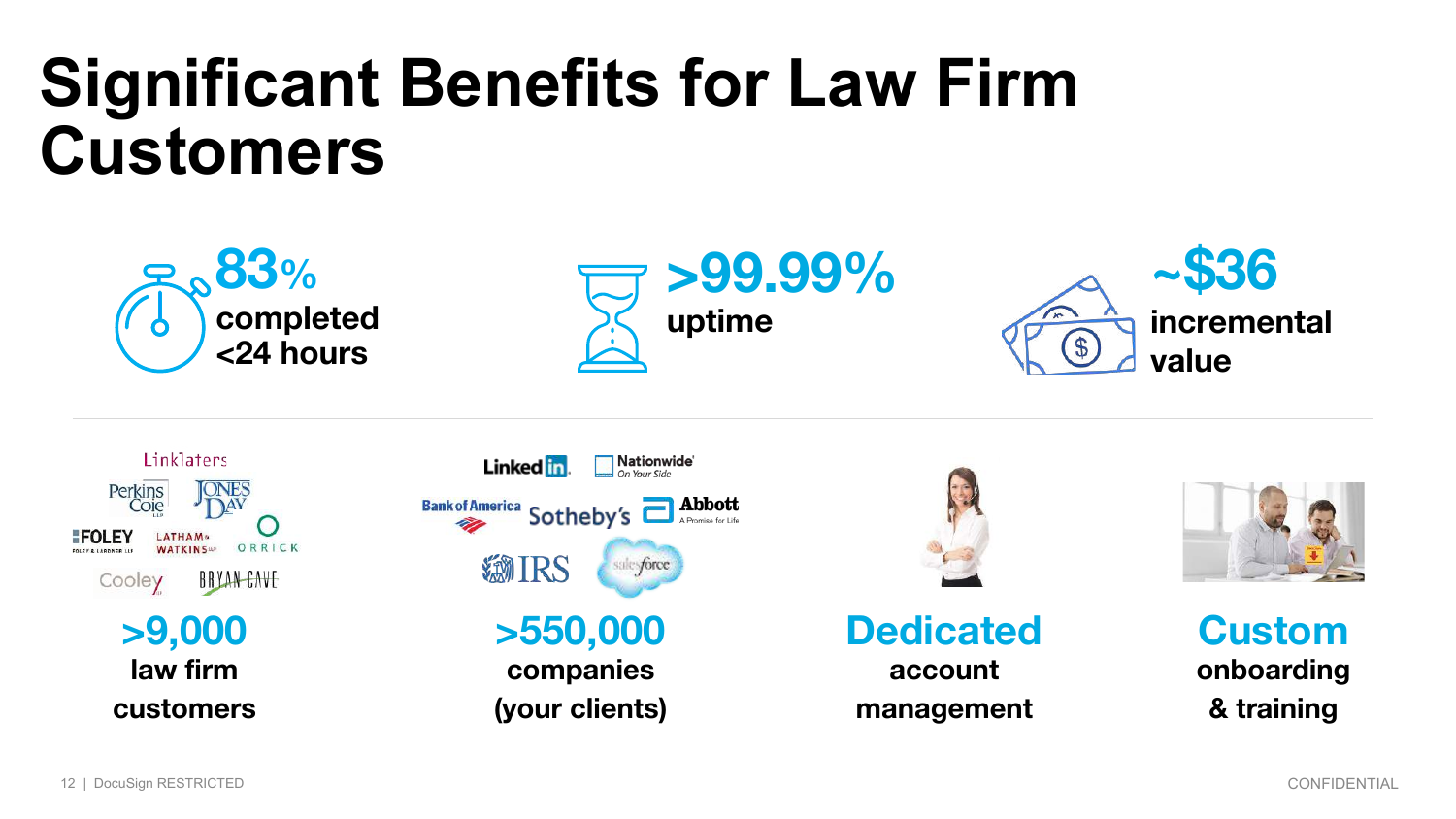# **Top Law Firms Trust DocuSign - ADD STAT**

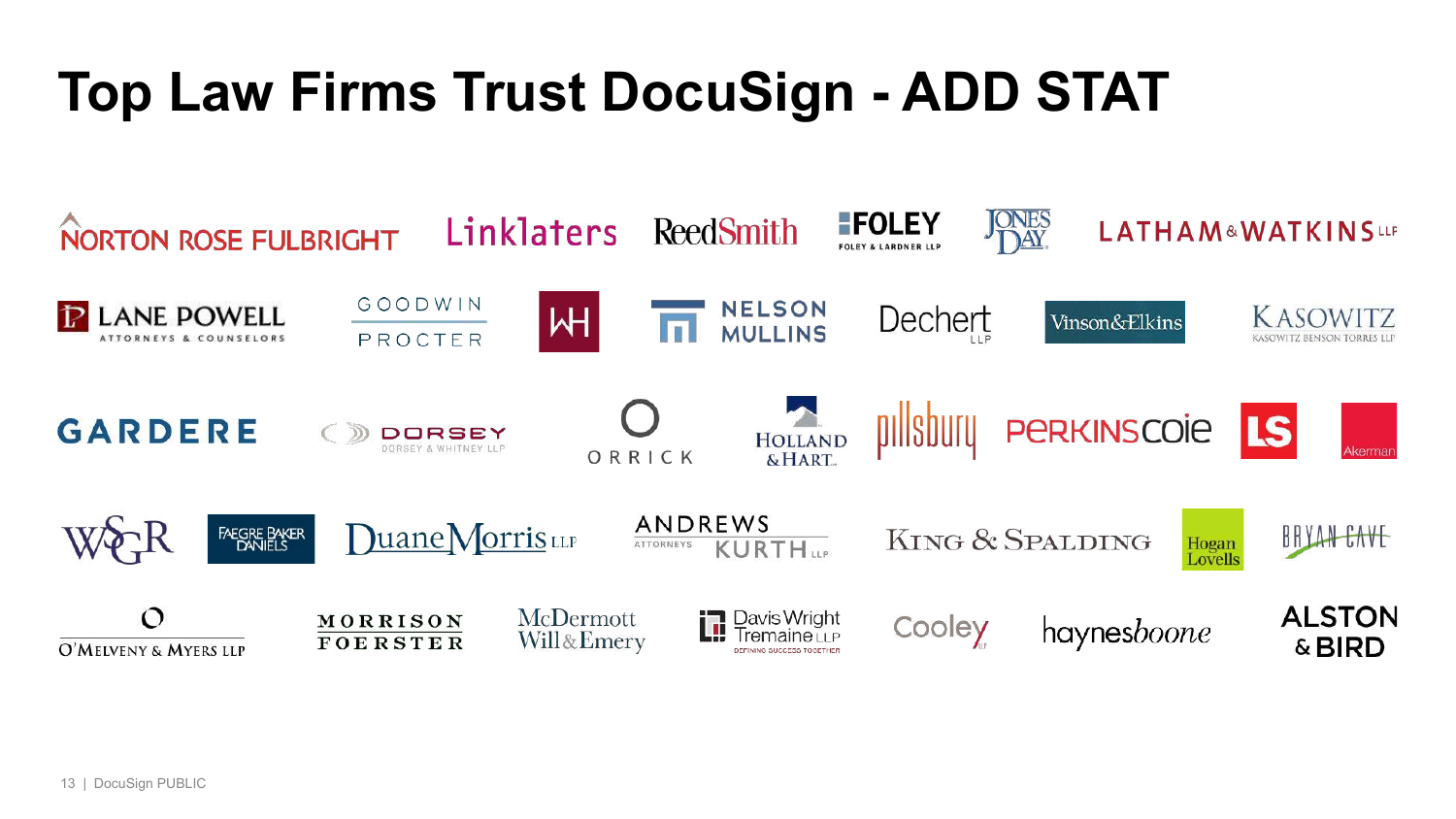# **And because we deliver the most value, year after year**

# **Comprehensive Innovative Trusted**

#### **Most applications**

More than a dozen applications span the entire agreement process

#### **Most integrations**

350+ prebuilt integrations with the systems where work gets done

#### **Award-winning API**

Over 1,000+ customer-built integrations

#### **Track record of "firsts"**

eSignature pioneer, with 750+ product innovations delivered

### **World-class platform technologies**

Leadership in uptime, security, privacy, and global coverage

### **Unique mix of scale and focus**

The industry's largest organization for designing, delivering, and supporting agreement technologies

#### **Over 500,000+ customers**

Including many of the world's largest banking, pharma, and tech companies

#### **Hundreds of millions of signers**

The global standard in eSignature, across 180+ countries

#### **Net promoter score of 66**

Loved like the world's best brands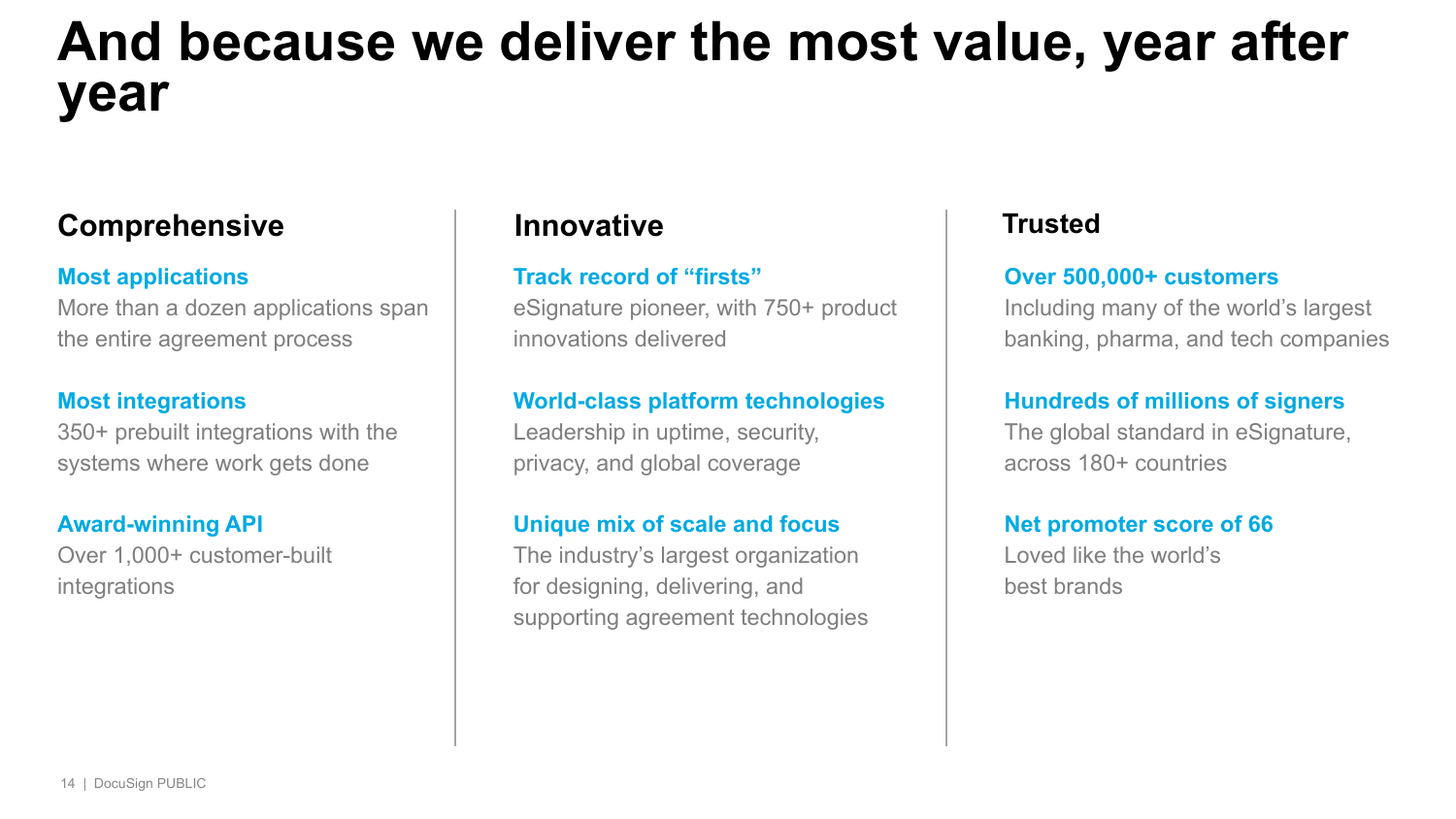

# **Demonstration**

DocuSign PUBLIC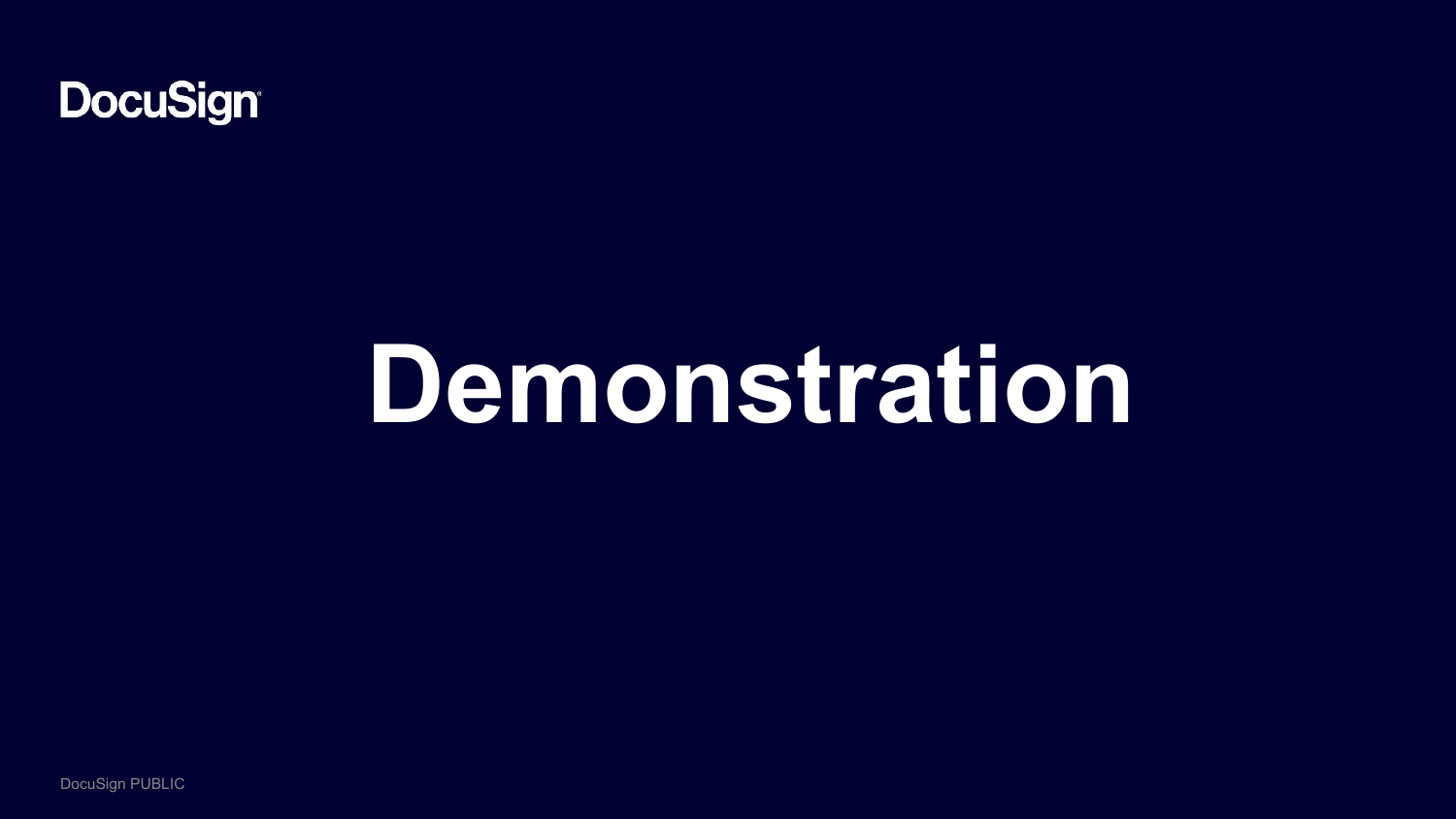



DocuSign PUBLIC